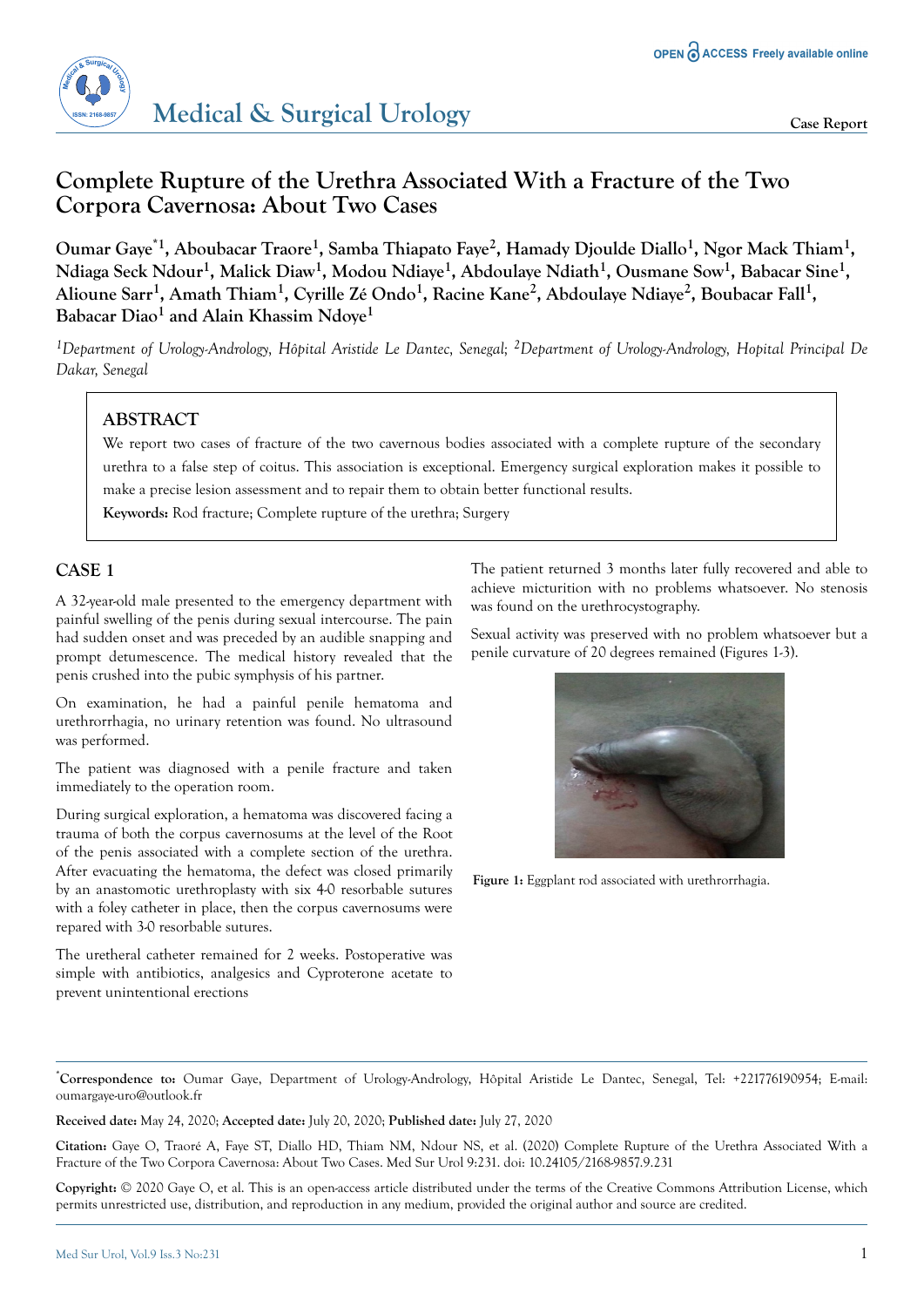

**Figure 2:** Complete rupture of the urethra and both corpora cavernosa.



Figure 3: Voiding image of the postoperative retrograde urethrocystography.

#### **CASE 2**

A 21-year-old male presented to the emergency department 24 hours after an accident during intercourse, with painful swelling of the penis. The pain had sudden onset and was preceded by an audible snapping and prompt detumescence. The medical history revealed that the penis crushed into the pubic symphysis of his partner. The patient had urethrorrhagia and urinary retention after the incident.

On examination, he had a painful penile deformity, urethrorrhagia and urinary retention. No ultrasound was performed.

During surgical exploration, a hematoma was discovered facing a symmetric trauma of both the corpus cavernosums at the proximal third of the penis associated to a complete section of the urethra (Figures 4 and 5). After evacuating the hematoma, the defect was closed primarily by an anastomotic urethroplasty with 3-0 resorbable sutures with a 16Fr foley catheter in place (Figure 6), then the corpus cavernosums were repared with 3-0 resorbable sutures.



**Figure 4:** Complete rupture of the urethra and both corpora cavernosa.



**Figure 5:** Complete rupture of the urethra and both corpora cavernosa.



**Figure 6:** Image after repair of the urethra and the two corpora cavernosa.

The uretheral catheter remained for 2 weeks. Postoperative was simple with antibiotics, analgesics and Diazepam to prevent erections.

The patient was fully recovered and able to achieve micturition and sexual activity with no problems whatsoever.

#### **DISCUSSION**

The tunica albuginea is one of the most resistant fascias of the human body, its likelihood to fracture is high due to the erection, and its diameter goes from 2mm to 0.5mm [1-3].

The association of urethral lesion in penile fractures varies between 10 and 22% and it's often partial. The complete tear of